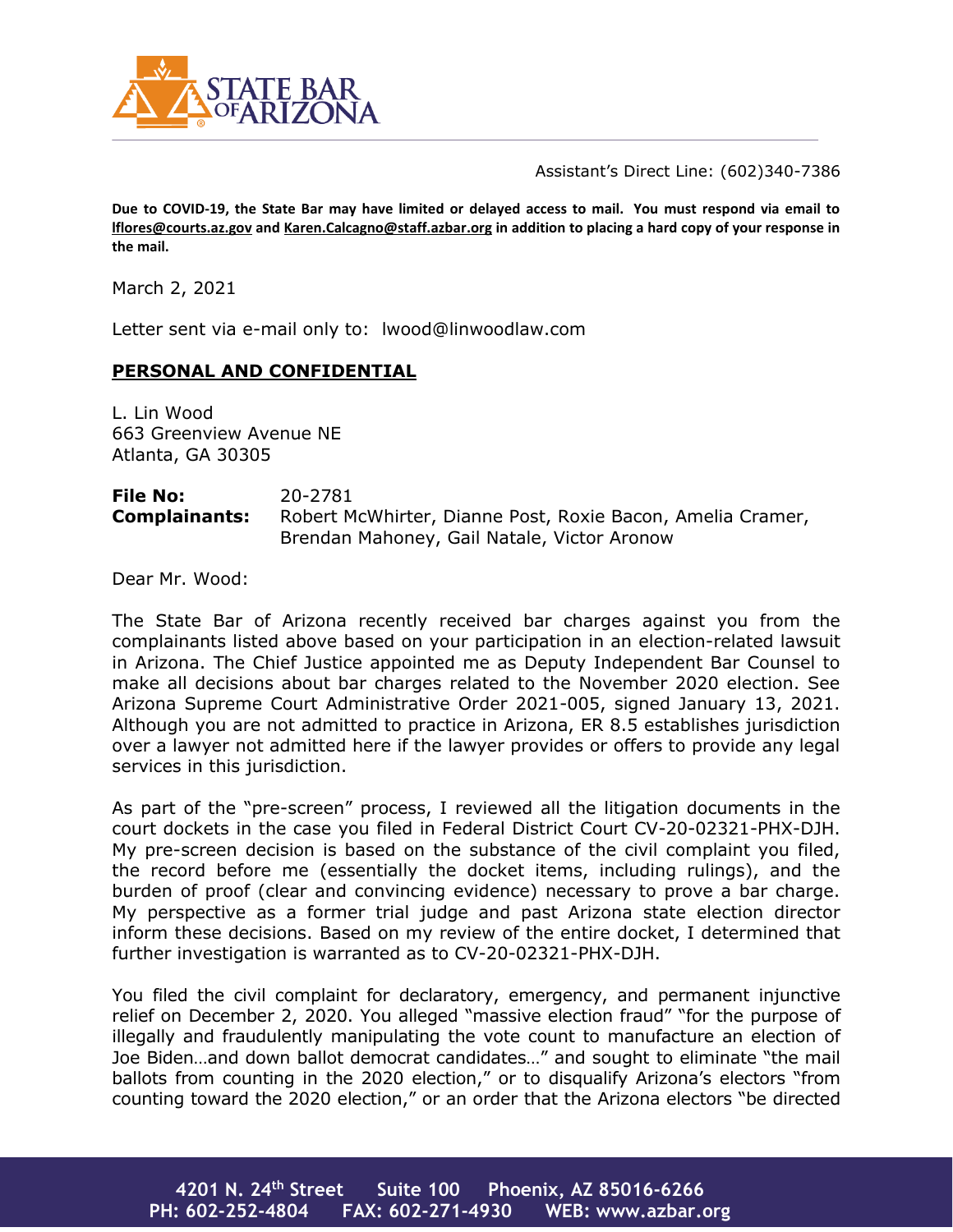to vote for President Donald Trump." The trial judge found that the allegations in your complaint "are sorely wanting of relevant or reliable evidence."

The bar charge about your professional conduct in Federal District Court CV20-02321- PHX-JDH warrants a screening investigation under Rule 55(b), Ariz. R. Sup. Ct. At this point, the matter is not considered a formal complaint but, rather, a "bar charge" I am investigating through a "screening investigation." Your participation in the screening investigation is important, as I will recommend a disposition when my investigation concludes. Under ER 8.1(b) and Rule 54(d), Ariz. R. Sup. Ct., you must cooperate with this investigation. Failure to fully and honestly respond to or cooperate with the investigation are, themselves, grounds for discipline. Please review Rule 39, Ariz. R. S. Ct., on the effect imposition of discipline could have on any future application for admission to an Arizona court pro hac vice.

Please assure that a written response to this letter is in the State Bar's office, directed to my attention, by **5:00 p.m., March 22, 2021.** You must submit, on paper, **an original and one copy** of your written response, including any attachments. If you do not submit a copy with your response, the State Bar will charge you \$.25 per page for copying your response. Please also email your response to me at [lflores@courts.az.gov](mailto:lflores@courts.az.gov) and Karen Calcagno at [karen.calcagno@staff.azbar.org.](mailto:karen.calcagno@staff.azbar.org) If the attachments are voluminous, you may provide the attachments on paper only.

Please note the following:

- You must include the above-referenced file number on all correspondence.
- A copy of the information the State Bar received is included with this letter.
- If you cannot file a timely response, contact me by email immediately.
- Do not send a copy of your response directly to the Complainants.

The ethical rules you should address in your response include, but are not limited to: Rule 42, Ariz. R. Sup. Ct., ER 3.1 Meritorious Claims and Contentions, and ER 8.4(d) Misconduct.

In addition to discussing ER 3.1 and ER 8.4(d), please answer these questions:

## General Questions

- 1) In which states are you licensed to practice law?
- 2) Have you received letters from any other state's lawyer discipline organization that indicate you are under investigation for violation(s) of professional conduct requirements? If so, which state(s)?
- 3) Other than the cases in Arizona listed above, did you file, or sign on as cocounsel for, any election-related complaint for the 2020 general election in any other state? If so, list the courts in which any such complaint was filed, along with the cause number for each matter.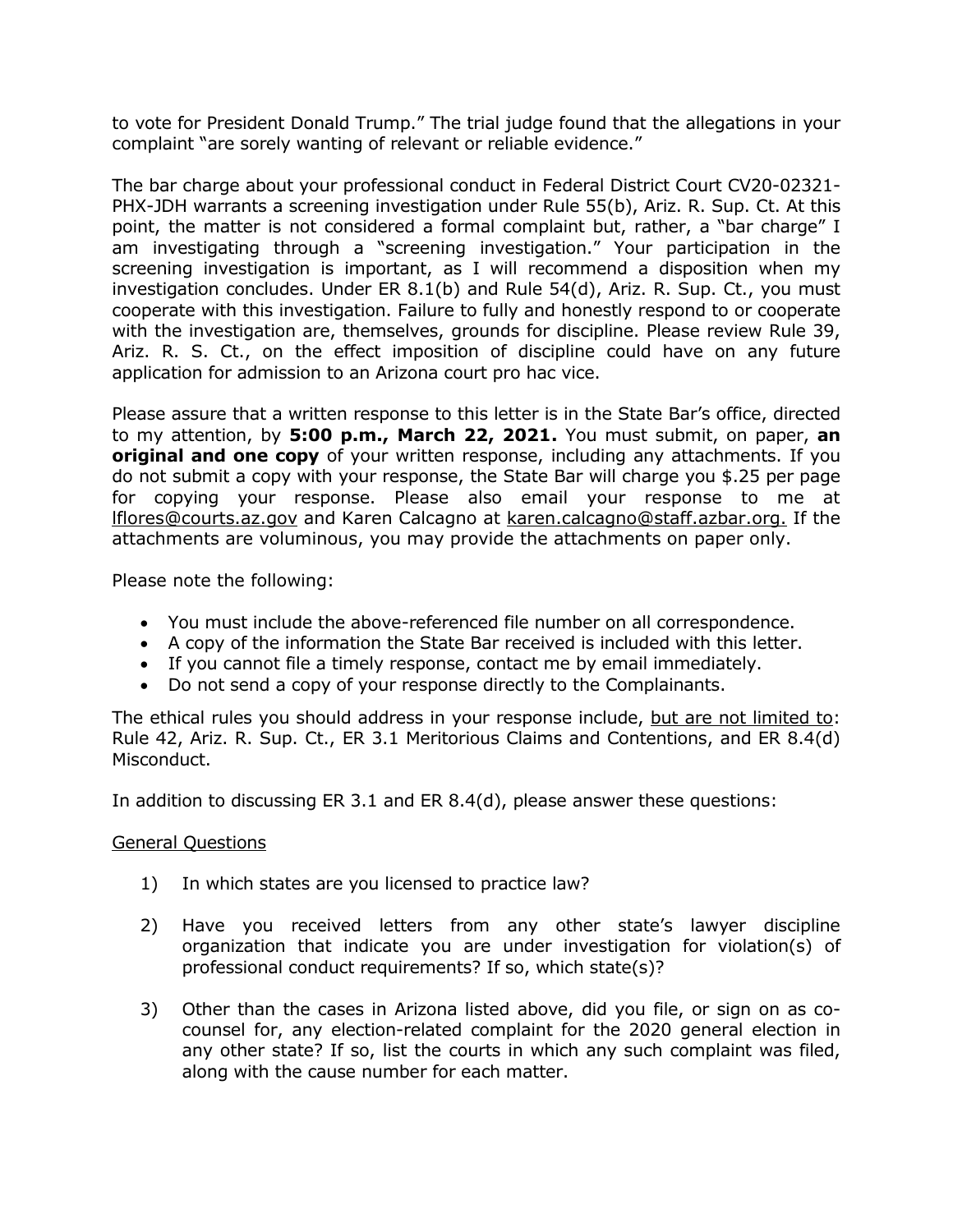- 4) If you filed other election-related litigation, did any of the complaints reference or rely on the declarations or opinions of the following individuals? If so, please specify which civil complaint referenced or relied on which of the following individuals.
	- a. An unnamed Dominion Venezuela whistleblower
	- b. Harry Hursti
	- c. Dr. Andrew Appel
	- d. William M. Briggs
	- e. Matt Braynard
	- f. Russell James Ramsland, Jr.
	- g. Joseph T. Oltmann
	- h. Ana Mercedes Diaz Cardozo
	- i. Seth Keshel
	- j. An unnamed former "electronic intelligence analyst under 305<sup>th</sup> Military Intelligence" who claims to have extensive experience as a "white hat hacker"
	- k. An unnamed declarant who claims to be a "trained Cryptolinguist" and "an amateur network tracer and cryptographer"
	- l. Ronald Watkins
	- m. Matther Bromberg, Ph.D.
- 5) For each complaint filed outside Arizona, please summarize the result (voluntary dismissal or court ruling).
- 6) Did any court impose sanctions against you, or refer you to the applicable state's lawyer discipline organization for filing a frivolous complaint? If so, list the court and cause number in each case in which this occurred.

## CV-20-02321-PHX-DJH

- 1) What was the date of your first meeting with your client(s) to discuss the filing of this complaint? Who was present (in person or by video or telephonic conference) at the first meeting?
- 2) What was the date of your first meeting with each of your out of state cocounsel? Who was present (in person or by video or telephonic conference) at the first meeting? Who was present at any subsequent meetings?
- 3) Who drafted the complaint?
- 4) Prior to filing the complaint, did you:
	- a. consider that your complaint was subject to dismissal for laches?
	- b. discuss their opinions with the "experts" you cited in the complaint, and how their opinions related to the Arizona election? Did you ask to review the evidence supporting their opinions? If so, did you review it?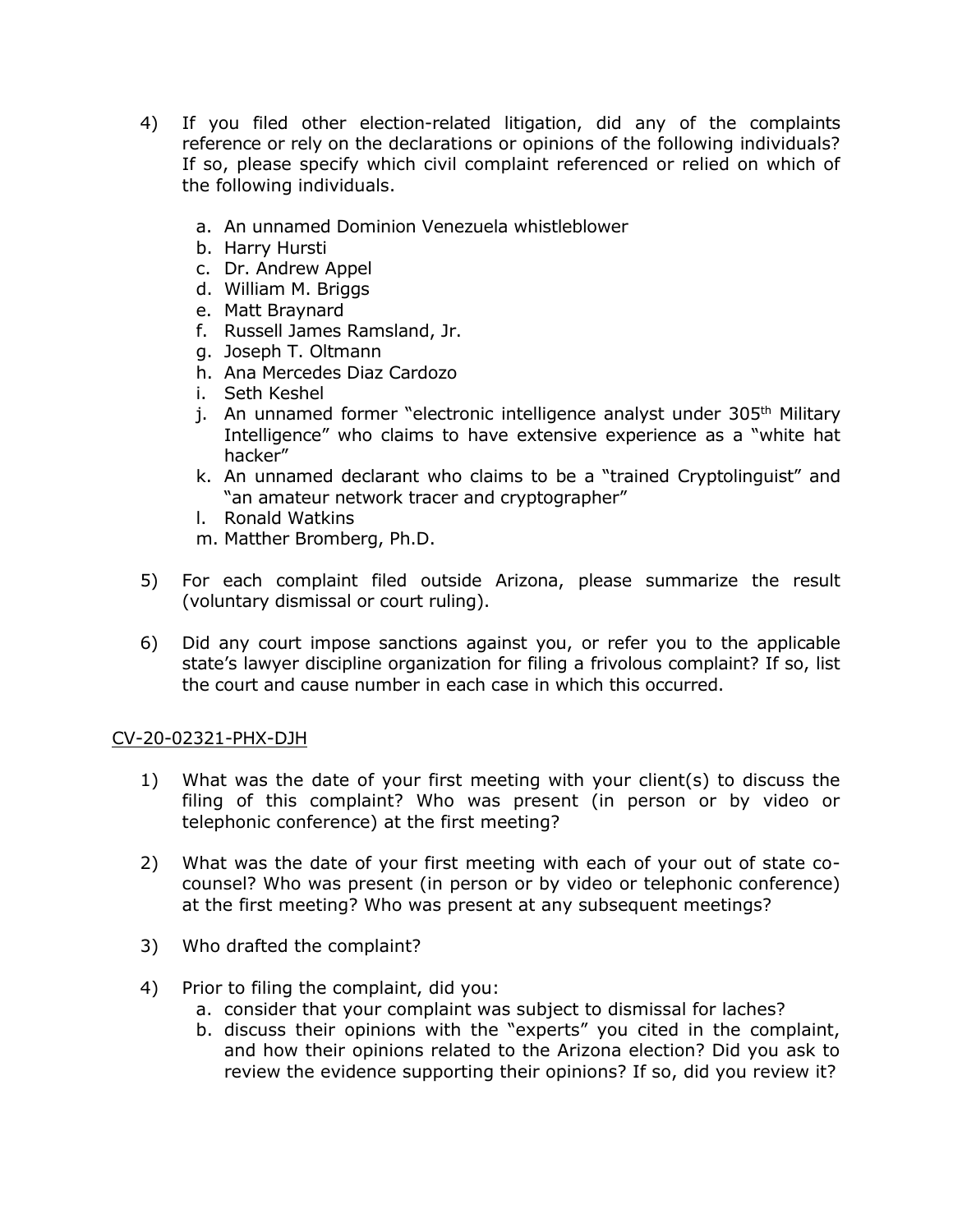- c. discuss with your out of state co-counsel whether any of the same claims were made in any other states, and if so, the outcome of that litigation?
- 5) When you read the Defendants' motions to dismiss, did you consider voluntarily dismissing your complaint?
- 6) What role did you play in this litigation?
- 7) What role did Respondent Alexander Kolodin play in this litigation?
- 8) What role did Respondent Christopher Viskovic play in this litigation?
- 9) What role did Respondent Howard Kleinhandler play in this litigation?
- 10) What role did Respondent Julia Haller play in this litigation?
- 11) What role did Respondent Sidney Powell play in this litigation?
- 12) What role did Respondent Emily Newman play in this litigation?
- 13) What role did Respondent Brandon Johnson play in this litigation?

I will send a copy of your response to the complainants and it may become public record upon disposition of the matter. You may request that certain information in your response remain confidential under Rule 70(g) Ariz. R. Sup. Ct. **You must make any such request in a letter separate from your response and must set forth the reason for the request**. I will forward your request to the Presiding Disciplinary Judge (PDJ) who will rule on it. You must specify whether you want to keep the information from the public, but not the complainants, or from both the public and the complainants. When you make such a request, you must submit the information for which confidentiality is requested as part of your request. You must also submit a redacted copy to remain in the public portion of the file, as the rules require a response of some type to remain in the public portion of the file. The PDJ grants requests for confidentiality sparingly and only upon good cause shown. If he denies your request for confidentiality, we will not return to you the information or documents in question; they will become public upon disposition of the matter.

The State Bar has a diversion program which, in some cases, may provide an alternative to traditional discipline. Diversion is a confidential rehabilitative program available to lawyers whose ethical misconduct is non-serious and who may benefit from one or more of the State Bar's remedial programs, such as the Member Assistance Program (MAP) or the Law Office Management Assistance Program (LOMAP). Diversion is not available in cases of serious misconduct or for conduct involving dishonesty, self-dealing, or breach of a fiduciary duty. Participation in diversion is voluntary. If you would like more information about the State Bar's diversion program, you may review the Diversion Guidelines on-line at: